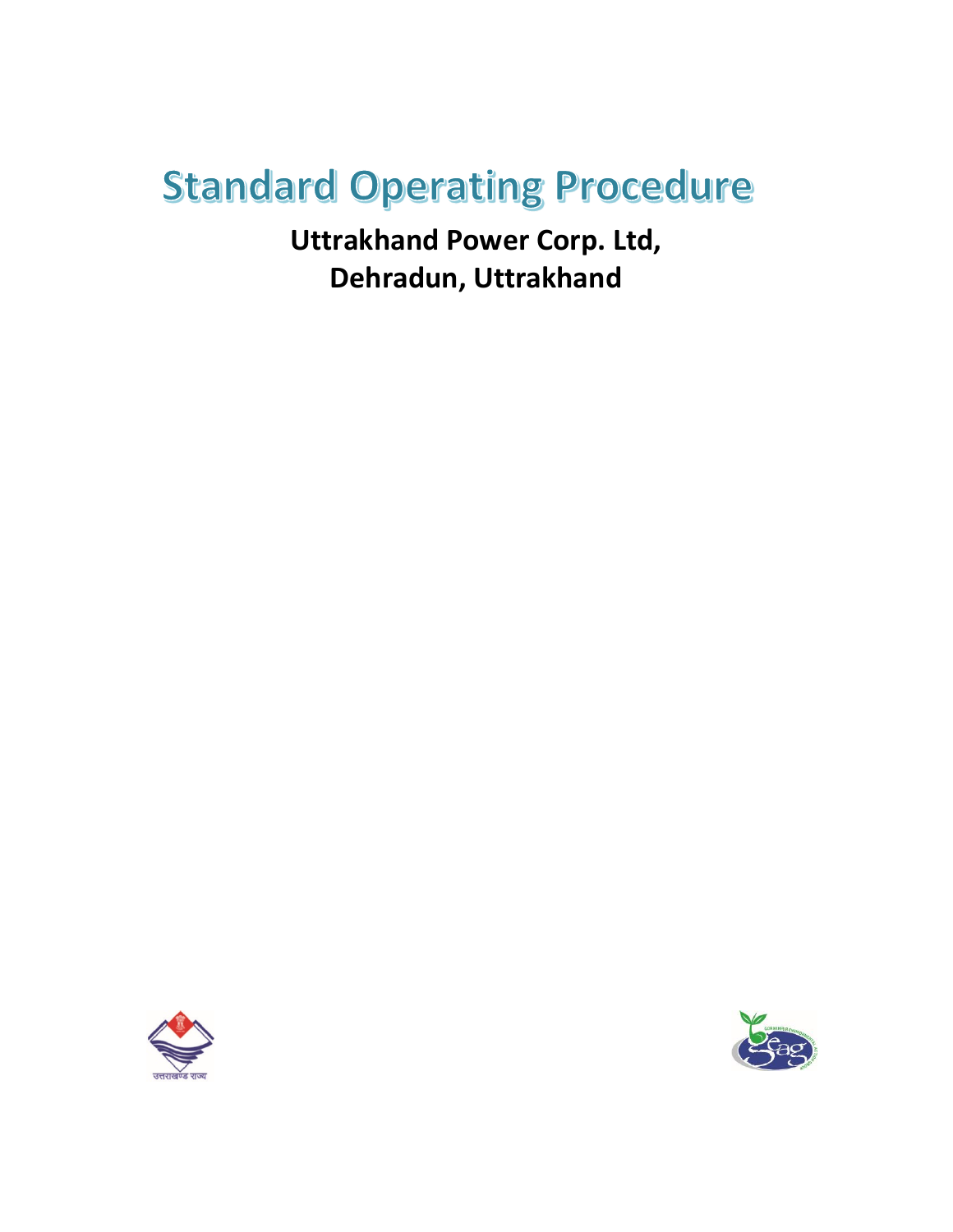# **Contents**

- 1. Context
- 2. Objectives
- 3. Preparedness Actions
	- 3.1 Institutional Roles and responsibilities
	- 3.2 Risk Assessment
	- 3.3 Resource Mapping
	- 3.4 Identification sensitive places and improvement
	- 3.5 Capacity enhancement
- 3. Guidelines for flow of information and activity
- 5 Guidelines and Coordination
- 6. Process of activities undertaken during disaster
- 7. Process of activities undertaken after disaster
	- 7.1 Administrative work
- 8. Checklist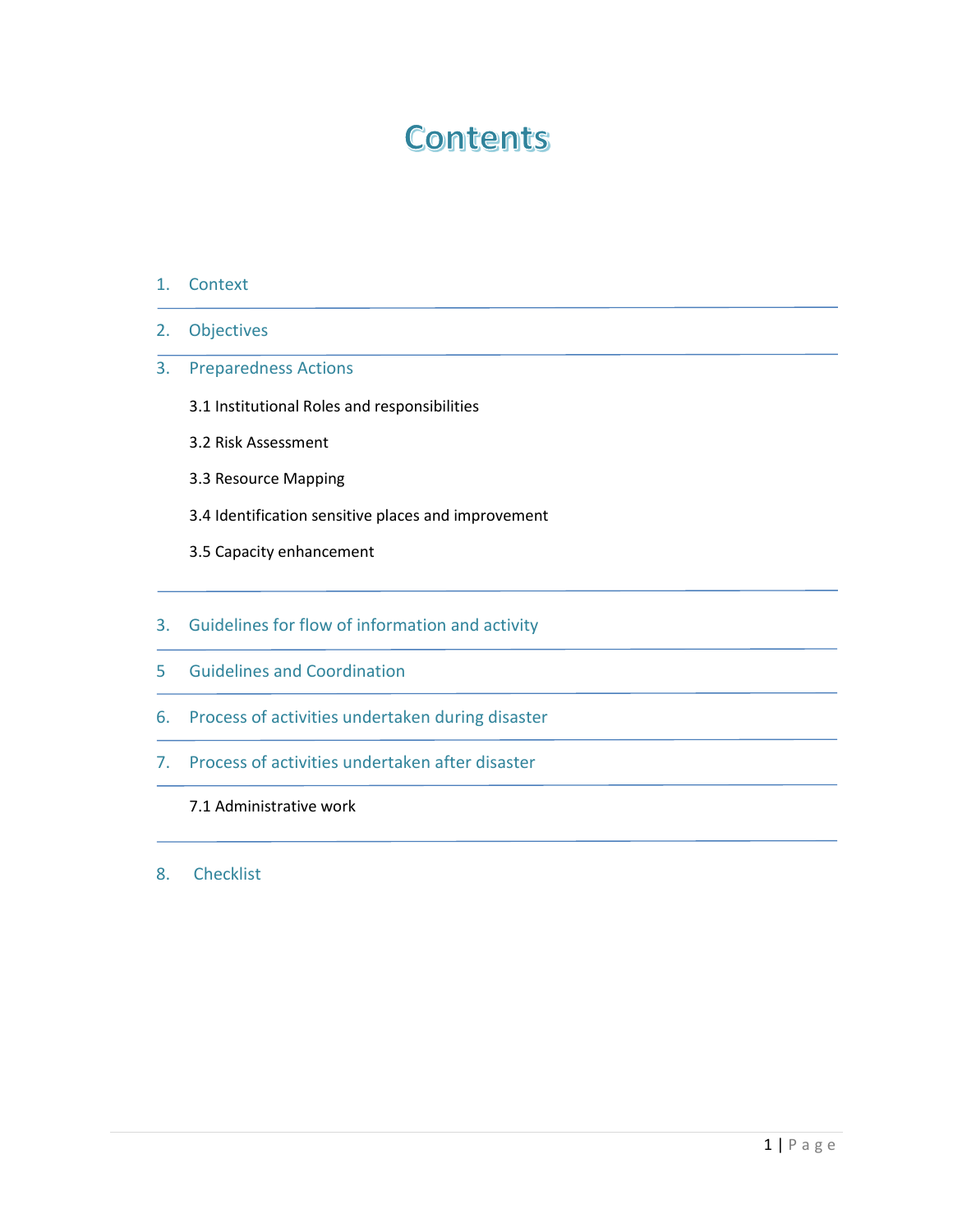# **1. Context**

Uttrakhand Power Corporation is an important department for the uninterrupted supply of electricity to the state. It plays an important role in the state in rescue and relief operations after disaster despite of its geographical constraints. Though Corporation delivers its responsibilities in collaboration with its associate organizations (Power Transmission Corporation of Uttrakhand Limited (PTCUL), Uttrakhand Jal Vidyut Nigam Limited (UJVNL), Uttrakhand Renewable Energy Development Agency (UREDA)) but it also takes responsibilities and obligations in preparations and reconstruction work during and post disaster phase that help in minimizing impacts of disaster. In context of disaster, Secretary, Disaster Management issues guidelines to the corporation's state level unit to lowest unit on regular basis. This Standard Operating Procedure (SOP) is a compiled set of these guidelines and works, on the basis of which corporation can deliver its responsibilities in effective and qualitative manner in order to reduce the disaster risk.

# **2. Objective**

The following are the objectives of Standard Operating Procedure:

- To develop clarity of work and responsibilities among the state to the village level units of corporation considering the Departmental Disaster Management Plan (DDMP).
- To ensure uninterrupted power supply for relief and rescue operations. To prevent electricity of being a disaster itself through ensuring various preparedness measures

# **3. Pre-Preparation Actions**

The following activities will be undertaken by the department under disaster preparedness phase:

### **3.1 Roles and responsibilities**

- Chief Engineer (Distribution) will constitute a Nodal Officer by setting up region wise disaster management team within the department by May month so that coordination can be established with other departments on need basis.
- The Executive Engineer will prepare the update report on the status of preparations of the department with the help of District Disaster Management Authority (DDMA) in between April and June month, and share it with EOC, E.S.F, IRS Nodal, Associate Agencies and other departments.

### **3.2 Risk Assessment**

Sub-divisional officers and the junior engineers will identify and check the vulnerable points going through the forests before the onset of summer and take appropriate action accordingly.

### **3.3 Resource Mapping**

 As per the instructions of the Chairman, Uttrakhand Power Corporation, the Executive Engineer (Distribution) will develop an action plan by keeping in view the local geographical situation at the district level and accordingly ensure preparedness actions.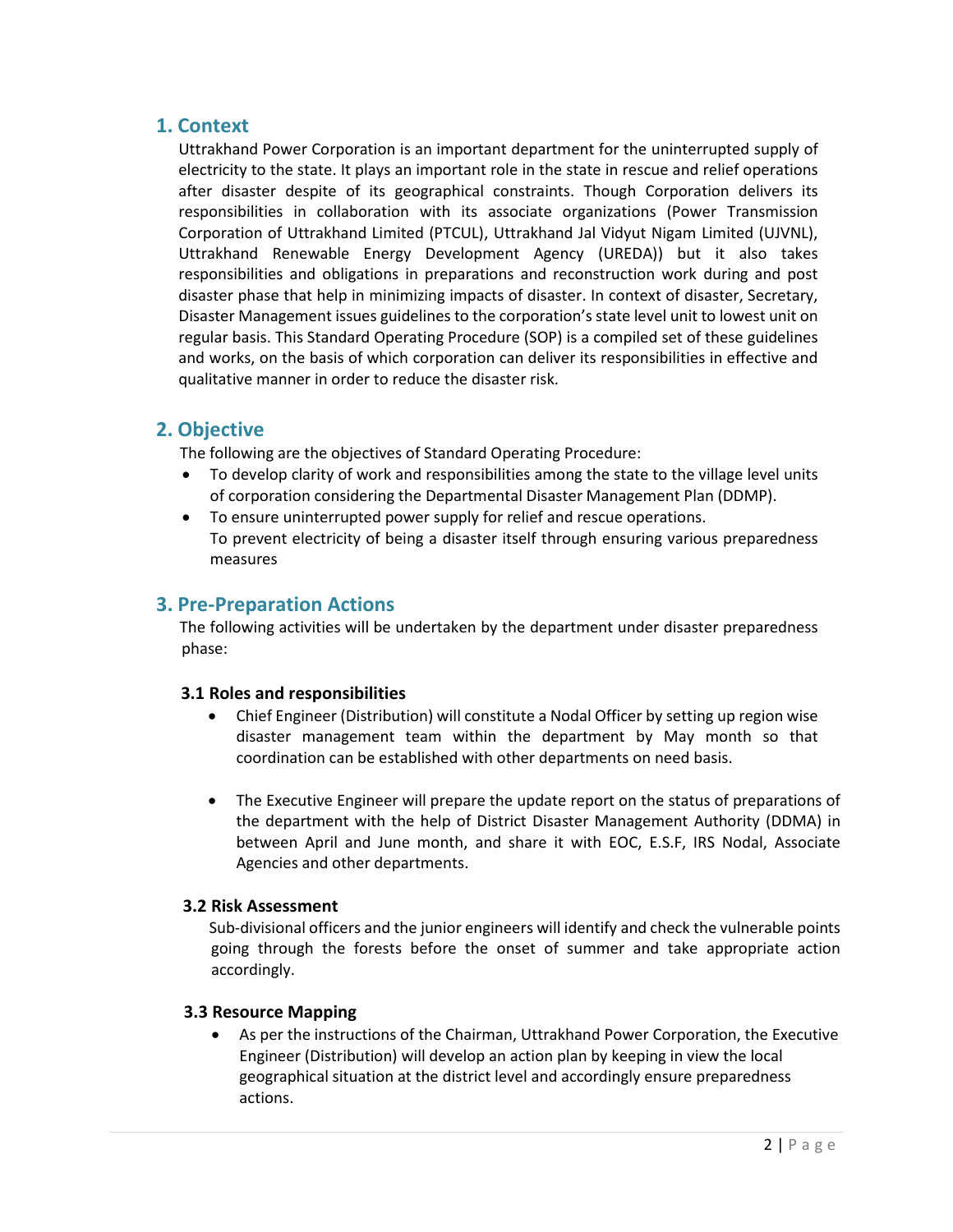- The Executive Engineer (Distribution) will identify and prepare the list of contractors by March month and laborers in order to overcome the shortcomings encountered during the disaster. The updated list will be made available to the District Disaster Management Authority and Department Headquarters so that they can be called as and when required.
- The Executive Engineer (Distribution) will maintain the trolleys and transformers in order to keep them in working condition (by the month of March), so that it can be used without any interruption if necessary.
- As per the instructions of the executive engineer (Distribution), the junior engineer will prepare a list of common equipment, materials, mobile transformer, wire, insulator, etc. before June and update the information on IDRN / SDRN through District Disaster Management Authority.
- As per the instructions of Chief Engineer (Distribution), superintending engineers will prepare and keep the list of generators ready to use for uninterrupted power supply at identified sensitive places before monsoon.

### **3.4 Identification and improvement of sensitive sites**

- Executive Engineer will work on identified places for temporary helipads under the guidance and support of administration.
- Under the direction of the Executive Engineer, sub-division officer and the junior engineer will clean the jungle before the monsoon and ensure the pruning of cables from the wire on both sides of the transmission line.

### **3.5 Capacity enhancement**

- In collaboration with the District Disaster Management Authority, Executive Engineer will ensure the training of the staff on disaster management before the monsoon.
- Under the guidance of the Executive Engineer (Distribution), all the officers / employees will be linked with a Whatsapp group by the month of March at the departmental level so that they can get timely information.
- As per the instructions of Chairman (Uttrakhand Power Corporation Limited), Chief Engineer (Purchase and Contract), Chief Engineer (Material Management and Inspection) and Superintending Engineer (Material Management) will purchase the goods on the basis of assessment before Monsoon and send it to different stores for effective use during the disaster.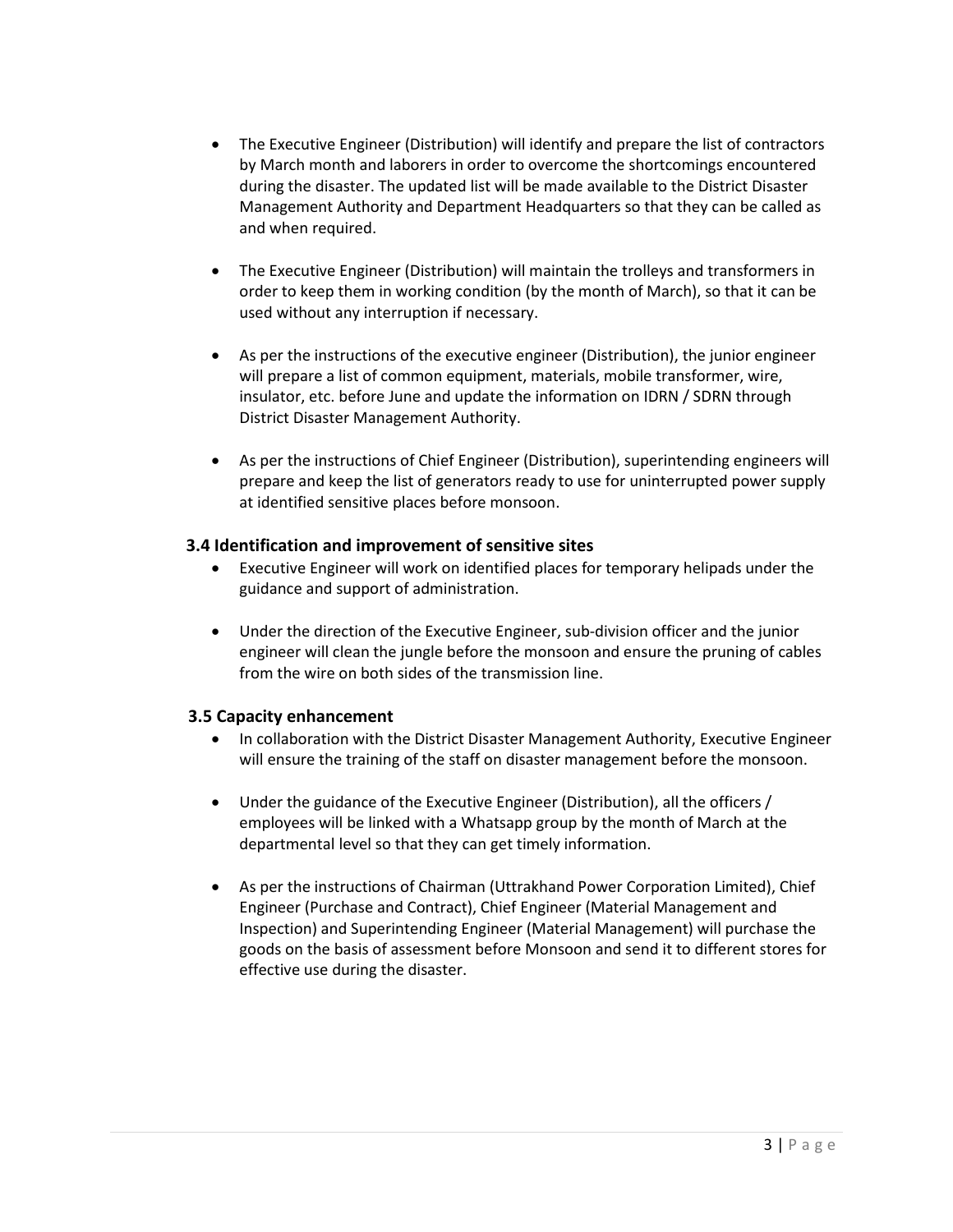# **4. Guidance for flow of information and activity**

The disaster related information in Uttrakhand Power Corporation can be shared with two dimensional approach :

#### **Top-down Approach**

At this level, the information related to the disaster will reach to executive engineer at district from the state headquarter. Executive Engineer (distribution) will further dissimilate the information along with the instructions to Assistant Engineer, Junior Engineer, Sub-section Officer and up to lineman.

#### **Bottom-Up Approach**

At this level, the information related to the disaster travel from bottom to top level The lineman, who is the lowest unit, will be responsible to appraise situation and inform it to executive engineer in any kind of disaster. The junior engineer will provide guidelines simultaneously to the lineman with it posting on WhatsApp Group and will reach the affected site itself. The junior engineer will inform the executive engineer also to get necessary directions. The information further will go to the state headquarters through the executive engineer.

# **5. Direction and coordination**

SDMA will issue warning alerts to all related departments on the basis of the information of Meteorological Department so that corporation gets always ready in best possible way in any disaster situation. In case of any disaster event, corporation will remain in regular contact with the State Emergency Operation Center at the State level and the District Emergency Operation Center at the district level and work under the direction of the Executive Engineer (Distribution) and District Magistrate.

### **Determination of levels of activity based on the intensity disaster**

The L1, L2 and L3 levels of functioning will be determined on the basis of intensity of disaster. Planning also needs to be done based on these three levels and the planning of the same will be as follows :

#### *L-1 operation*

This is the minimum level of functionality and only a few people are required at this level. The main task is to create plans and broadcast information. For example, broadcasting warnings or planning related to low intensity events are done at this level.

#### *L-2 operation*

At this level of disaster, more numbers of rescue staffs is required. District Nodal Officer can conduct and coordinate all the operations at this level during disaster.

### *L-3 operation*

At this level, active involvement and engagement of departmental officials is required. This level is generally applied in a condition when the time of disaster is predetermined and the intensity of the disaster is very high.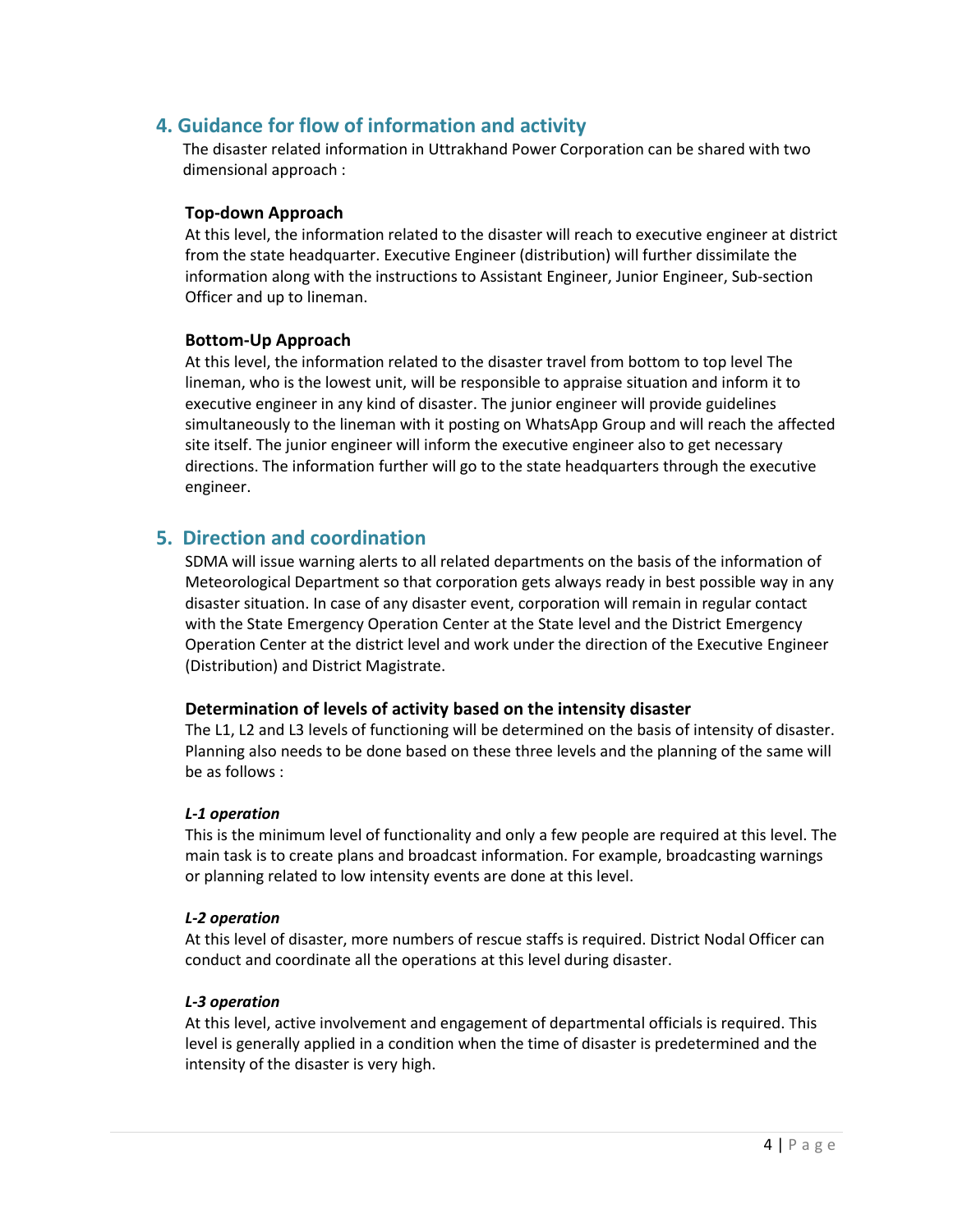# **6. Process of activities undertaken during disaster**

- The station operator and lineman will immediately stop the supply of power from the substation under the direction of the concerned junior Engineer, so that the accidents due to electricity supply can be avoided.
- In the leadership of the Executive Engineer, concerned junior engineers and Linemen will be patrolling the damaged sites to detect the damages and to remove the fuse of transformer.
- The concerned Engineers and Linemen will restore the rest of the power supply except the damaged parts within one to two days.
- From safety point of view, all standard operational procedures will be followed at department level

# **7. Process of activities in post-disaster phase**

The following are the list of various administrative functions and their processes undertaken after the disaster :

- The junior engineer and lineman will change the damaged wires and poles and repair them under the guidance of the Executive Engineer (distribution) and with collaboration of sub-divisional officer.
- Executive Engineer (Distribution), sub-divisional officers, junior engineers and linemen will assist other departments in recovery and rehabilitation process after the disaster under the direction of Chief Engineer (distribution).
- The power supply system will be restored in the affected areas under the direction of Executive Engineer.
- The power services will be restored on priority basis such as in hospitals, fire services and disaster management cells
- Based on the experience of previous disaster, sub-division officer will prepare a list of resources following the desired standard. He will also prepare a plan for procuring those resources under the direction of executive engineer.
- The departmental damage will be assessed in the month of October and its detailed report will be prepared under the guidance of the Executive Engineer (Distribution), sub-divisional officer and the junior engineer disaster and forwarded to the headquarters and state government.
- Under the direction of Chief Engineer (Distribution) and Executive Engineer (Distribution), accomplished work during the disaster will be reviewed, the gaps will be identified and resolved while incorporating learning in the future Action Plan.
- Executive Engineer (Distribution) will document the learning gained from the disaster period and will share with the department headquarters at state level and DDMA at district level.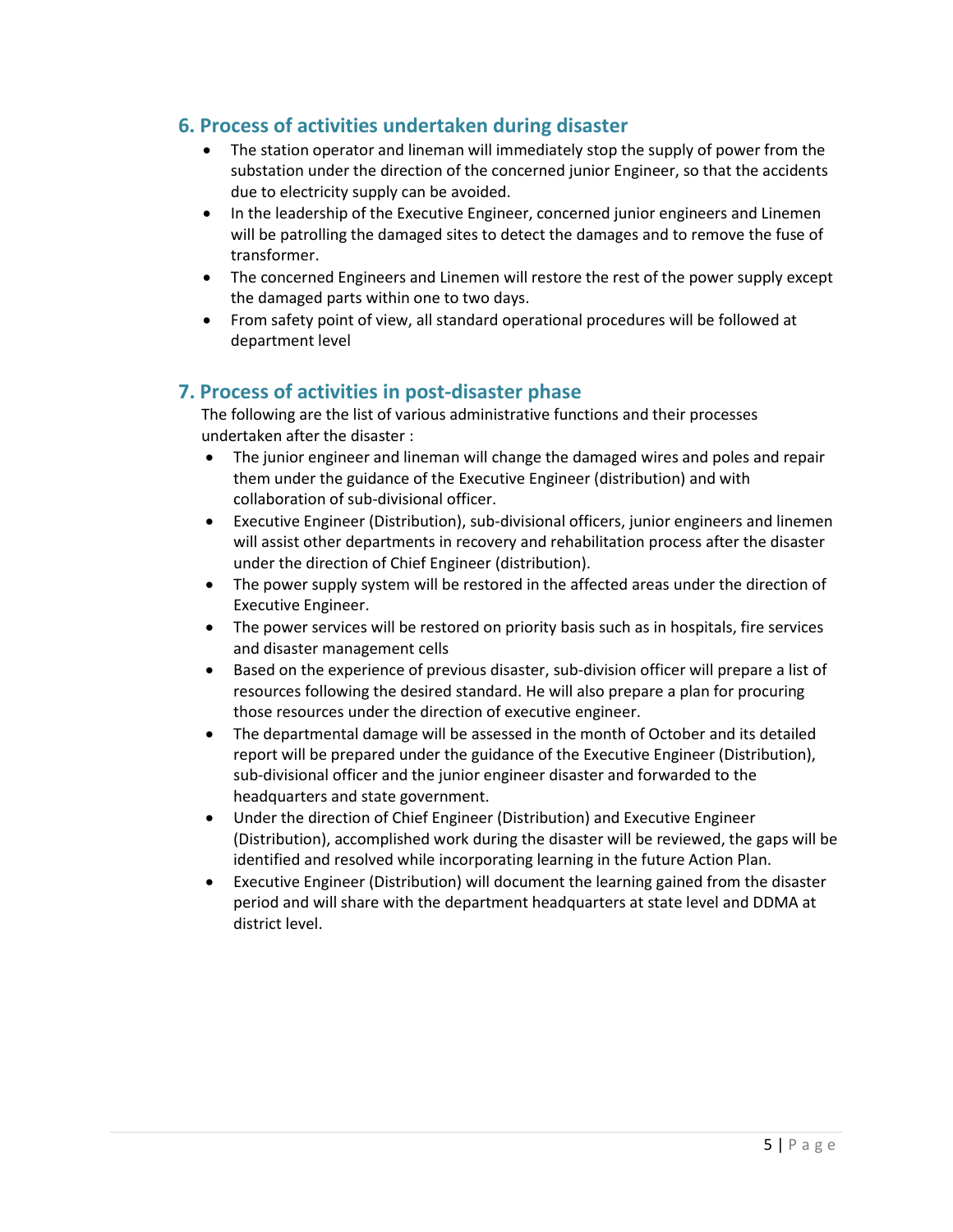# **8. Monitoring Checklist**

# **8.1 Disaster Preparedness**

The given form will be filled and handed over to the District Emergency Operation Centre/state headquarter by departmental Nodal Officer:

| <b>Work Undertaken</b>                                                                                                                                                                                                                                                                                     | Yes/No | Comment |
|------------------------------------------------------------------------------------------------------------------------------------------------------------------------------------------------------------------------------------------------------------------------------------------------------------|--------|---------|
| Determining Institutional roles and responsibilities<br>Departmental District Disaster Management Team has been<br>constituted.                                                                                                                                                                            |        |         |
| Communication arrangements have been made by the District<br>Nodal Officer with the following departments / offices-<br>- State Emergency Operations Center<br>- District Emergency Operation Center<br>- Commissioner -disaster<br>- District Magistrate<br>- All departmental offices under the division |        |         |
| <b>Risk assessment</b><br>All the lines passing through the forests have been checked                                                                                                                                                                                                                      |        |         |
| Blocking of weak poles and stars has been done                                                                                                                                                                                                                                                             |        |         |
| A list of defective electrical appliances (transformers) has<br>been prepared and repairing works are being done before<br>monsoon.                                                                                                                                                                        |        |         |
| <b>Resource mapping</b><br>Resource mapping has been prepared as per departmental<br>action plan                                                                                                                                                                                                           |        |         |
| Identification and listing of contractors and laborers                                                                                                                                                                                                                                                     |        |         |
| Electric materials have been made available in all stores                                                                                                                                                                                                                                                  |        |         |
| List of all electrical appliances and materials, mobile<br>transformers, wires, insulator etc. prepared.                                                                                                                                                                                                   |        |         |
| Availability of all the generators have been ensured after<br>survey                                                                                                                                                                                                                                       |        |         |
| <b>Capacity enhancement and Mockdril</b>                                                                                                                                                                                                                                                                   |        |         |
| All staff have been trained on disaster                                                                                                                                                                                                                                                                    |        |         |
| At the departmental level, WhatsApp group is working for<br>officers and employees as a mean to exchange information on<br>disaster                                                                                                                                                                        |        |         |